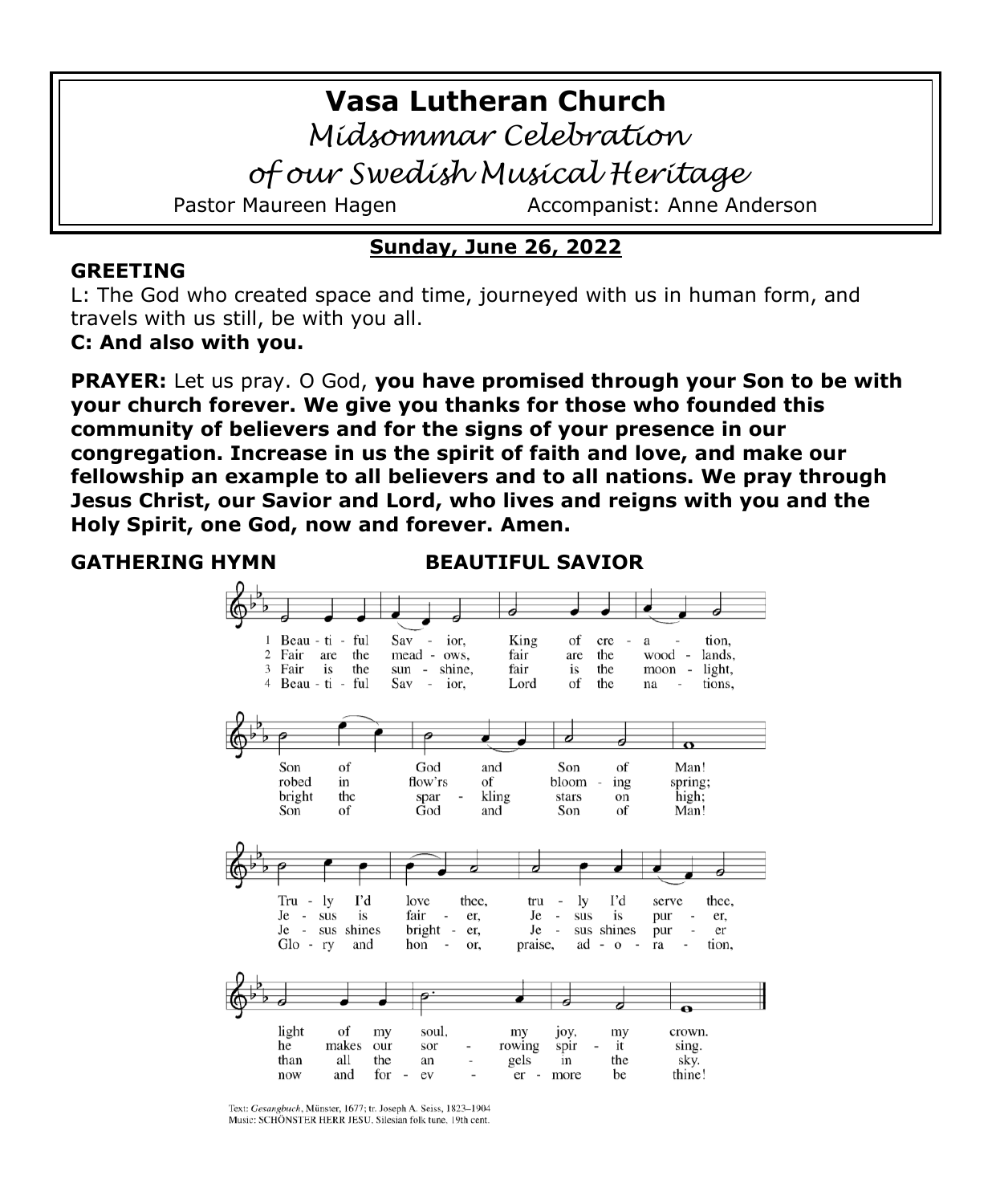**PSALM:** Psalm 139:1-12

L: O LORD, you have searched me and known me.

#### **C: You know when I sit down and when I rise up; you discern my thoughts from far away.**

L: You search out my path and my lying down, and are acquainted with all my ways.

# **C: Even before a word is on my tongue,**

# **O LORD, you know it completely.**

L: You hem me in, behind and before,

and lay your hand upon me.

# **C: Such knowledge is too wonderful for me;**

## **it is so high that I cannot attain it.**

L: Where can I go from your spirit?

Or where can I flee from your presence?

# **C: If I ascend to heaven, you are there;**

# **if I make my bed in Sheol, you are there.**

L: If I take the wings of the morning and settle at the farthest limits of the sea,

#### **C: even there your hand shall lead me, and your right hand shall hold me fast.**

L: If I say, "Surely the darkness shall cover me,

and the light around me become night,"

**C: even the darkness is not dark to you;** 

**the night is as bright as the day, for darkness is as light to you.**

# **READING:** Genesis 12:1-9

Now the LORD said to Abram, "Go from your country and your kindred and your father's house to the land that I will show you. 2 I will make of you a great nation, and I will bless you, and make your name great, so that you will be a blessing. 3 I will bless those who bless you, and the one who curses you I will curse; and in you all the families of the earth shall be blessed." 4 So Abram went, as the LORD had told him; and Lot went with him. Abram was seventy-five years old when he departed from Haran. 5 Abram took his wife Sarai and his brother's son Lot, and all the possessions that they had gathered, and the persons whom they had acquired in Haran; and they set forth to go to the land of Canaan. When they had come to the land of Canaan, 6 Abram passed through the land to the place at Shechem, to the oak of Moreh. At that time the Canaanites were in the land. 7 Then the LORD appeared to Abram, and said, "To your offspring I will give this land." So he built there an altar to the LORD, who had appeared to him. 8 From there he moved on to the hill country on the east of Bethel, and pitched his tent, with Bethel on the west and Ai on the east; and there he built an altar to the LORD and invoked the name of the LORD. 9 And Abram journeyed on by stages toward the Negeb.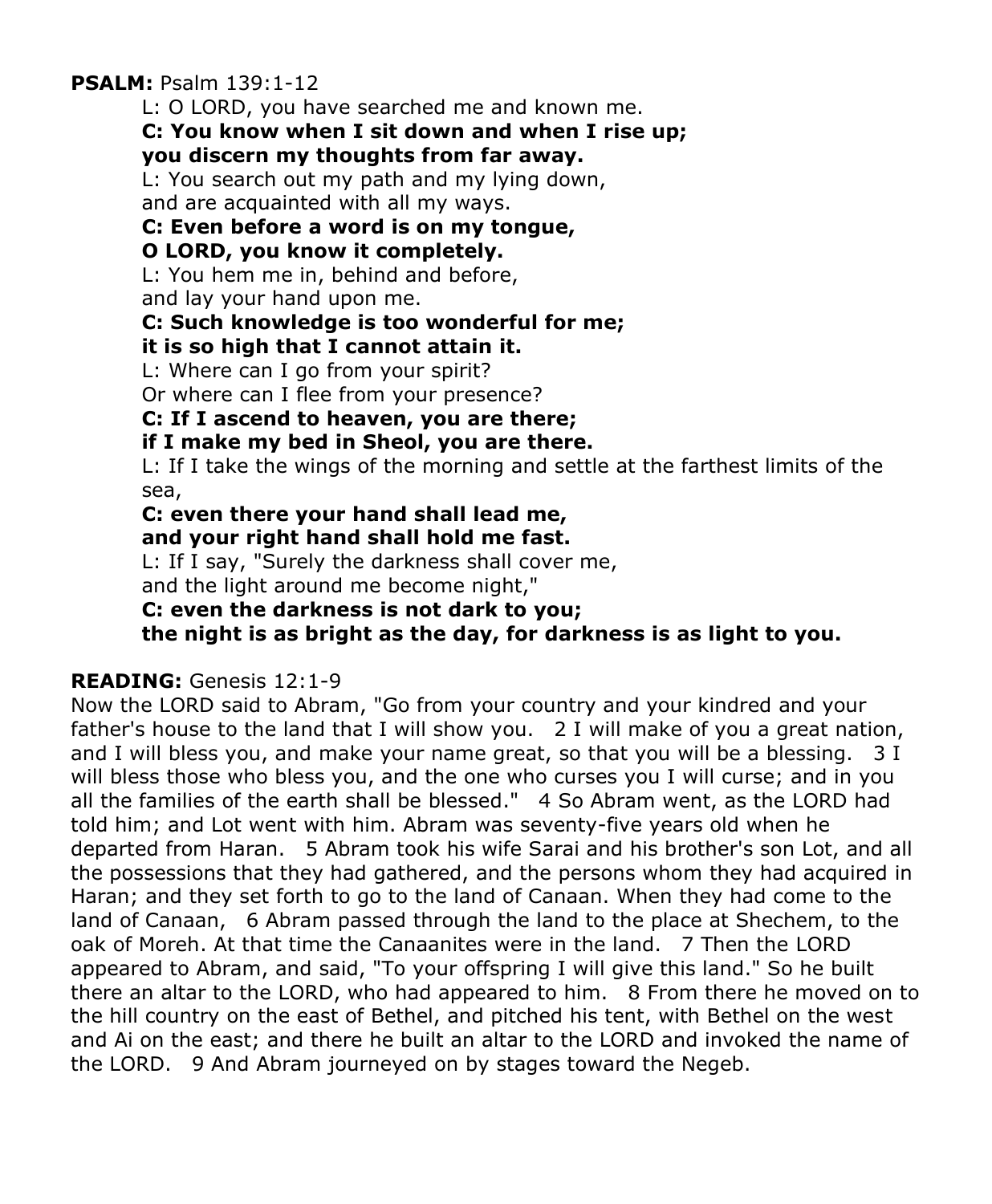## **DIALOGUE AND PRAYER**

God called to Abraham: **"Go! Set out! And I will bless you."** God calls to us: **"Come! Feel the water on your head!** Hear the promise of new life. **Spread my word through all the world."**

Let us pray. God of beginnings, **you called Abraham and Sarah, leading them to unknown places. In the waters of baptism, you claim us and send us out as your children. Wash us with your grace and shower us with your Spirit, so that we journey into the world overflowing with your love. In Jesus' name we pray. Amen.**

| HYMN | <b>CHILDREN OF THE HEAVENLY FATHER</b>                                                                                                                                                                                                                                                                                                                                                                 | <b>ELW 781</b> |
|------|--------------------------------------------------------------------------------------------------------------------------------------------------------------------------------------------------------------------------------------------------------------------------------------------------------------------------------------------------------------------------------------------------------|----------------|
|      | <b>MEDITATION</b>                                                                                                                                                                                                                                                                                                                                                                                      |                |
|      | HYMN OF THE DAY THY HOLY WINGS                                                                                                                                                                                                                                                                                                                                                                         | <b>ELW 613</b> |
|      | <b>CONFESSION OF FAITH</b><br>I believe in God, the Father almighty,<br>creator of heaven and earth.                                                                                                                                                                                                                                                                                                   |                |
|      | I believe in Jesus Christ, God's only Son, our Lord,<br>who was conceived by the Holy Spirit,<br>born of the virgin Mary,<br>suffered under Pontius Pilate,<br>was crucified, died, and was buried;<br>he descended to the dead.<br>On the third day he rose again;<br>he ascended into heaven,<br>he is seated at the right hand of the Father,<br>and he will come to judge the living and the dead. |                |
|      | I believe in the Holy Spirit,<br>the holy catholic church,<br>the communion of saints,<br>the forgiveness of sins,<br>the resurrection of the body,<br>and the life everlasting. Amen.                                                                                                                                                                                                                 |                |
|      | PRAYERS OF THE CONGREGATON: Each petition will end with the words: Lord, in                                                                                                                                                                                                                                                                                                                            |                |

your mercy. Please respond with: **hear our prayer.**